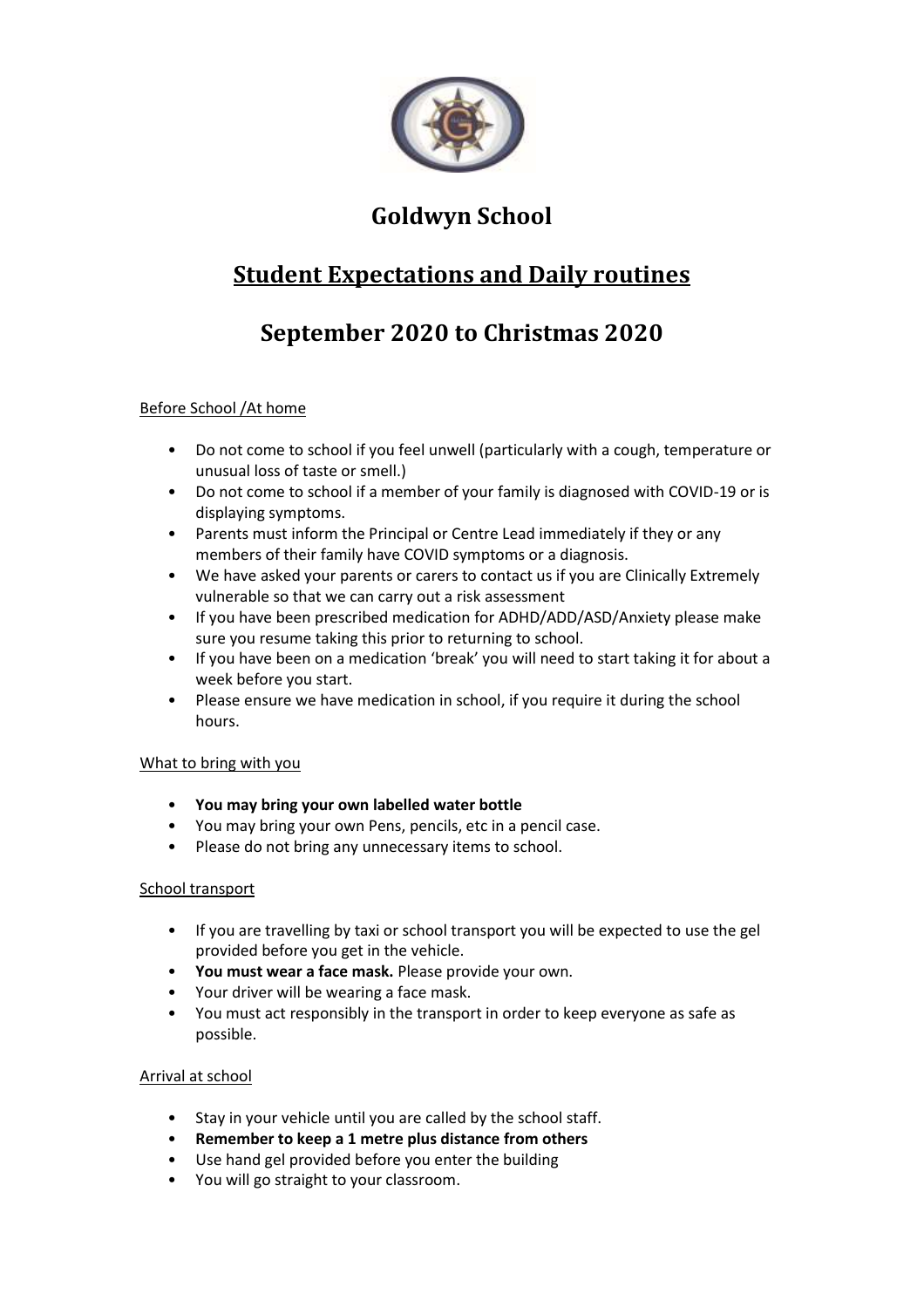#### **Hygiene**

- **All staff and students will be required to apply hand gel on entry to the school building.**
- All staff and students should wash their hands regularly and specifically on entering their Classroom and prior to eating (snacks or dinner) or drinking.
- You should wash your hands if you come into accidental hand-to-hand contact with other people (or use hand sanitiser until the opportunity to wash hands occurs).
- All staff and students will be reminded to avoid touching their faces.
- Students and Staff will have daily reminders to promote responsibility for their own personal hygiene.
- Students and staff must pay extra attention to hygiene and avoid touching surfaces when using communal areas (e.g. toilets)

#### Social Distancing and Health & Safety

- Students will have daily (regular and explicit) reminders regarding social distancing.
- Students and staff will try to observe social distancing within their classrooms.
- Student should avoid contact with other groups as much as possible during the school day. This will not be possible in school transport, but transport groups will be consistent as much as is practically possible.
- Students must not wander out of classrooms and into other parts of the school unless they are changing lessons or given specific permission by a member of staff.
- **Where students are incapable of following or refuse to adhere to social distancing or social behaviour rules which put themselves or others at risk, then additional personal risk assessments will be made, which may cause their on - site attendance in school to be reviewed.**

### How the school day will be organised. – *You will receive specific details from your centre however, in general:*

- All students will be returning to school in September.
- Your curriculum timetable will be very similar to last year, with only a few changes.
- You will be with your class group for the vast majority of the time.
- You will have Goldwyn Time and Lunch time with your class group, not your unit.
- You will go to your different subject teachers as you normally do throughout the day.
- You will need to have your own set of pens and pencils in a pencil case that you carry to each classroom.
- You will arrive and depart school as you normally do.
- School meals will be 'portable' and eaten in classrooms, or you can bring your own packed lunch to eat in your classroom.

#### How else will the school keep me safe?

- Clear expectations about social distancing, following instructions and routines in order to keep everyone safe
- Regular handwashing (students and staff are expected to wash hands when they arrive and leave school) Classrooms all have handwashing facilities and or gel.
- Alcohol gel will be available as students arrive and depart school.